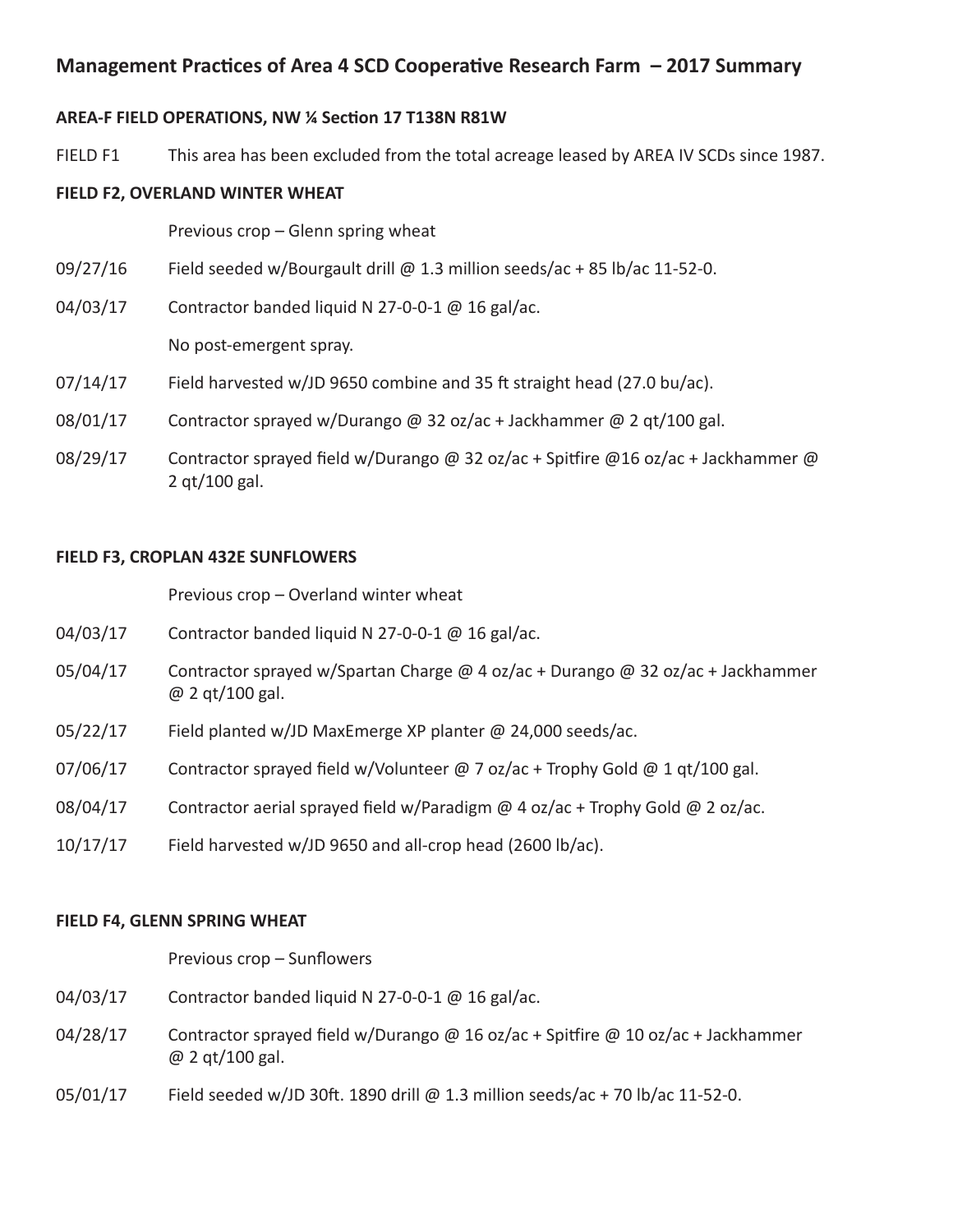- 05/31/17 Contractor sprayed field w/Propimax @ 3 oz/ac + Widematch @ 16 oz/ac + 2,4-D LV6 @ 16 oz/ac + Axial XL @ 16 oz/ac.
- 07/15/17 Hail damage on northern portion.
- $08/23/17$  Field harvested w/JD 9650 and 35 ft. straight head (21.4 bu/ac).
- 08/29/17 Contractor sprayed field w/Durango @ 32 oz/ac + Spitfire @16 oz/ac Jackhammer @ 2 qt/100 gal.
- 09/19/17 Field seeded to Overland winter wheat w/JD 1890 drill  $\omega$  1.3 million seeds/ac + 70 lb/ac 11-52-0.

#### **FIELD F5, MYCOGEN 2R158 CORN**

Previous crop – Canola

- 04/03/17 Contractor banded liquid N 27-0-0-1 @ 20 gal/ac.
- 05/04/17 Contractor sprayed w/Durango @ 32 oz/ac + Spitfire @ 10 oz/ac + Jackhammer @ 2 qt/100 gal.
- 05/18/17 Field planted w/JD MaxEmerge XP planter @ 24,000 seeds/ac.
- 06/26/17 Contractor sprayed field w/Durango @ 32 oz/ac + Status @ 5 oz/ac + Jackhammer @ 2 qt/100 gal.
- 07/15/17 Slight hail damage on northern portion.
- 10/23/17 Field harvested w/JD 9650 combine and all-crop head (78.6 bu/ac).

#### **FIELD F6, CROPLAN 432E SUNFLOWERS**

Previous crop – Corn

- 04/03/17 Contractor banded liquid N 27-0-0-1 @ 16 gal/ac.
- 05/04/17 Contractor sprayed w/Spartan Charge @ 4 oz/ac + Durango @ 32 oz/ac + Jackhammer @ 2 qt/100 gal.
- 05/23/17 Field planted w/JD 1750 MaxEmerge XP planter @ 24,000 seeds/ac.
- 07/06/17 Contractor sprayed field w/Volunteer  $\omega$  7 oz/ac + Trophy Gold  $\omega$  1 qt/100 gal.
- 07/15/17 Slight hail damage on northern portion.
- 08/04/17 Contractor aerial sprayed field w/Paradigm  $@$  4 oz/ac + Trophy Gold  $@$  2 oz/ac.
- 10/19/17 Field harvested w/JD 9650 combine and all-crop head (2600 lb/ac).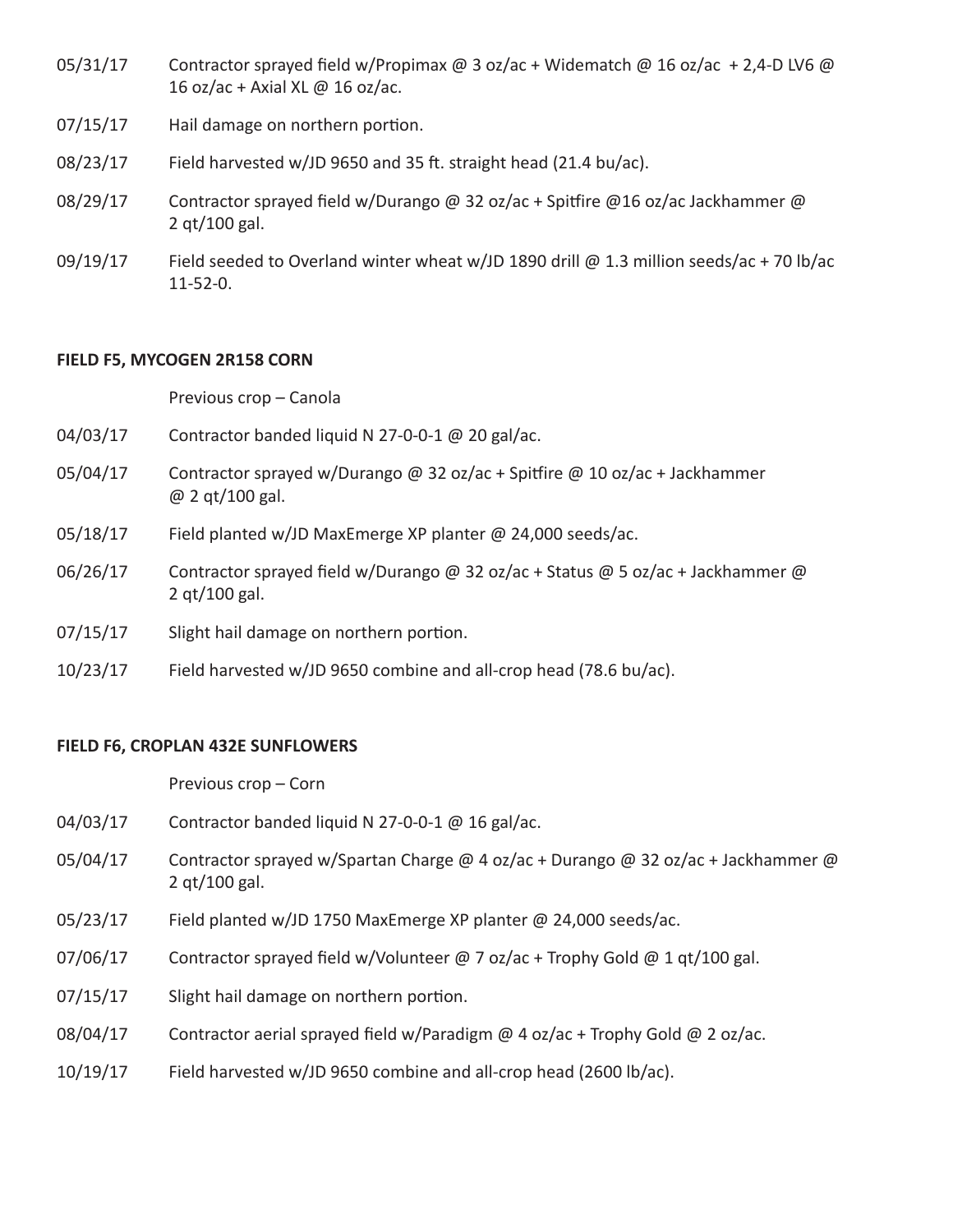# **FIELD G1 (FORMER TREE PLOT), GLENN SPRING WHEAT**

 Previous crop – Sunflowers

- 04/03/17 Contractor banded liquid N 27-0-0-1 @ 16 gal/ac.
- 04/28/17 Contractor sprayed south half of field w/Durango @ 16 oz/ac + Spitfire @ 10 oz/ac + Jackhammer @ 2 qt/100 gal.
- $05/01/17$  Field seeded w/JD 30ft. 1890 drill @ 1.3 million seeds/ac + 70 lb/ac 11-52-0.
- 05/31/17 Contractor sprayed field w/Propimax  $\omega$  3 oz/ac + Widematch  $\omega$  16 oz/ac + 2,4-D LV6  $\omega$ 16 oz/ac + Axial XL @ 16 oz/ac.
- $08/11/17$  Field harvested w/JD 9650 and 35 ft. straight header (15.4 bu/ac).
- 08/29/17 Contractor sprayed field w/Durango @ 32 oz/ac + Spitfire @16 oz/ac + Jackhammer @ 2 qt/100 gal.

## **FIELD G1, GLENN SPRING WHEAT**

Previous crop – Spring wheat

- 04/03/17 Contractor banded liquid N 27-0-0-1 @ 16 gal/ac.
- 04/28/17 Contractor sprayed south half of field w/Durango @ 16 oz/ac + Spitfire @ 10 oz/ac + Jackhammer @ 2 qt/100 gal.
- 05/01/17 Field seeded w/JD 30ft. 1890 drill @ 1.3 million seeds/ac + 70 lb/ac 11-52-0.
- 05/31/17 Contractor sprayed field w/Propimax  $\omega$  3 oz/ac + Widematch  $\omega$  16 oz/ac + 2,4-D LV6  $\omega$ 16 oz/ac + Axial XL  $\omega$  16 oz/ac.
- $08/11/17$  Field harvested w/JD 9650 and 35 ft. straight header (15.4 bu/ac).
- 08/29/17 Contractor sprayed field w/Durango @ 32 oz/ac + Spitfire @16 oz/ac + Jackhammer @ 2 qt/100 gal.

#### **FIELD G2, GLENN SPRING WHEAT**

 Previous crop – Sunflowers

- 04/03/17 Contractor banded liquid N 27-0-0-1 @ 16 gal/ac.
- 04/28/17 Contractor sprayed south half of field w/Durango @ 16 oz/ac + Spitfire @ 10 oz/ac + Jackhammer @ 2 qt/100 gal.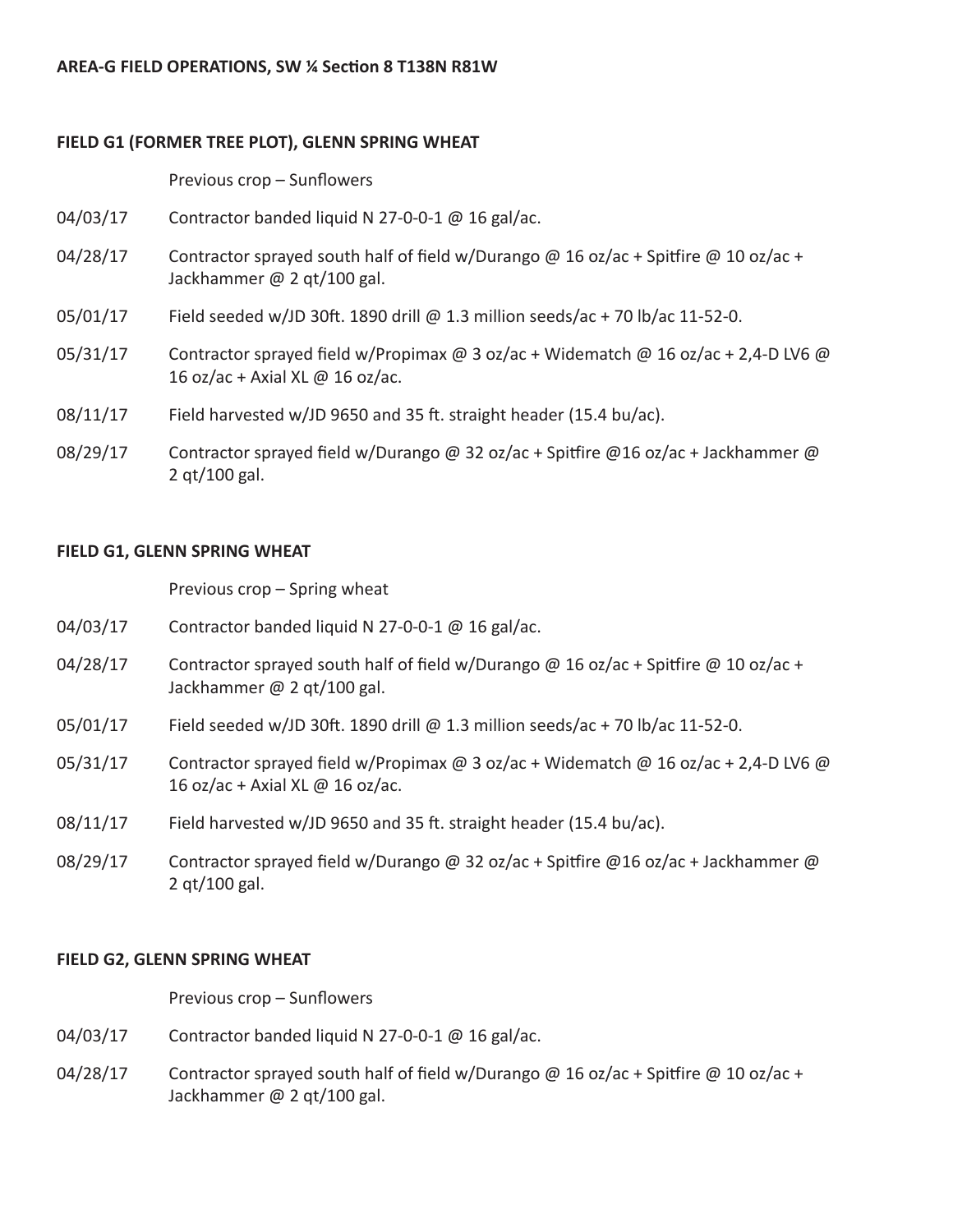- $05/01/17$  Field seeded w/JD 30ft. 1890 drill @ 1.3 million seeds/ac + 70 lb/ac 11-52-0.
- 05/31/17 Contractor sprayed field w/Propimax @ 3 oz/ac + Widematch @ 16 oz/ac + 2,4-D LV6 @ 16 oz/ac + Axial XL @ 16 oz/ac.
- 07/15/17 Hail damage.
- $08/01/17$  Field harvested w/JD 9650 and 35 ft. straight header (15.4 bu/ac).
- 08/29/17 Contractor sprayed field w/Durango @ 32 oz/ac + Spitfire @16 oz/ac + Jackhammer @ 2 qt/100 gal.

#### **FIELD G3, FALLOW**

Previous crop – Spring wheat

- 05/04/17 Field sprayed w/Durango @ 32 oz/ac + Spitfire @ 10 oz/ac + Jackhammer @ 2 qt/100 gal.
- $07/12/17$  Contractor sprayed w/Durango @ 32 oz/ac + Spitfire @ 16 oz/ac + Jackhammer @ 2 qt/100 gal.
- 08/11/17 Contractor sprayed w/Durango @ 32 oz/ac + Detonate @ 8 oz/ac + Class Act @ 2 gal./100 gal.

#### **FIELD G4, GLENN SPRING WHEAT**

Previous management – Fallow

- 04/03/17 Contractor banded liquid N 27-0-0-1 @ 16 gal/ac.
- 04/27/17 Field seeded w/JD 30ft. 1890 drill @ 1.3 million seeds/ac + 70 lb/ac 11-52-0.
- 05/31/17 Contractor sprayed field w/Propimax @ 3 oz/ac + Widematch @ 16 oz/ac + 2,4-D LV6 @ 16 oz/ac + Axial XL @ 16 oz/ac.
- 07/15/17 Hail damage.
- 08/11/17 Field harvested w/JD 9650 and 35 ft. straight header (16.9 bu/ac).
- 08/29/17 Contractor sprayed field w/Durango @ 32 oz/ac + Spitfire @16 oz/ac + Jackhammer @ 2 qt/100 gal.

#### **AREA-H FIELD OPERATIONS, NE ¼ Section 18 T138N R81W**

#### **FIELD H1, VERNAL ALFALFA**

Previous crop – Alfalfa

06/06/17 First cutting done by Northern Lights Dairy (1.25 tons/ac)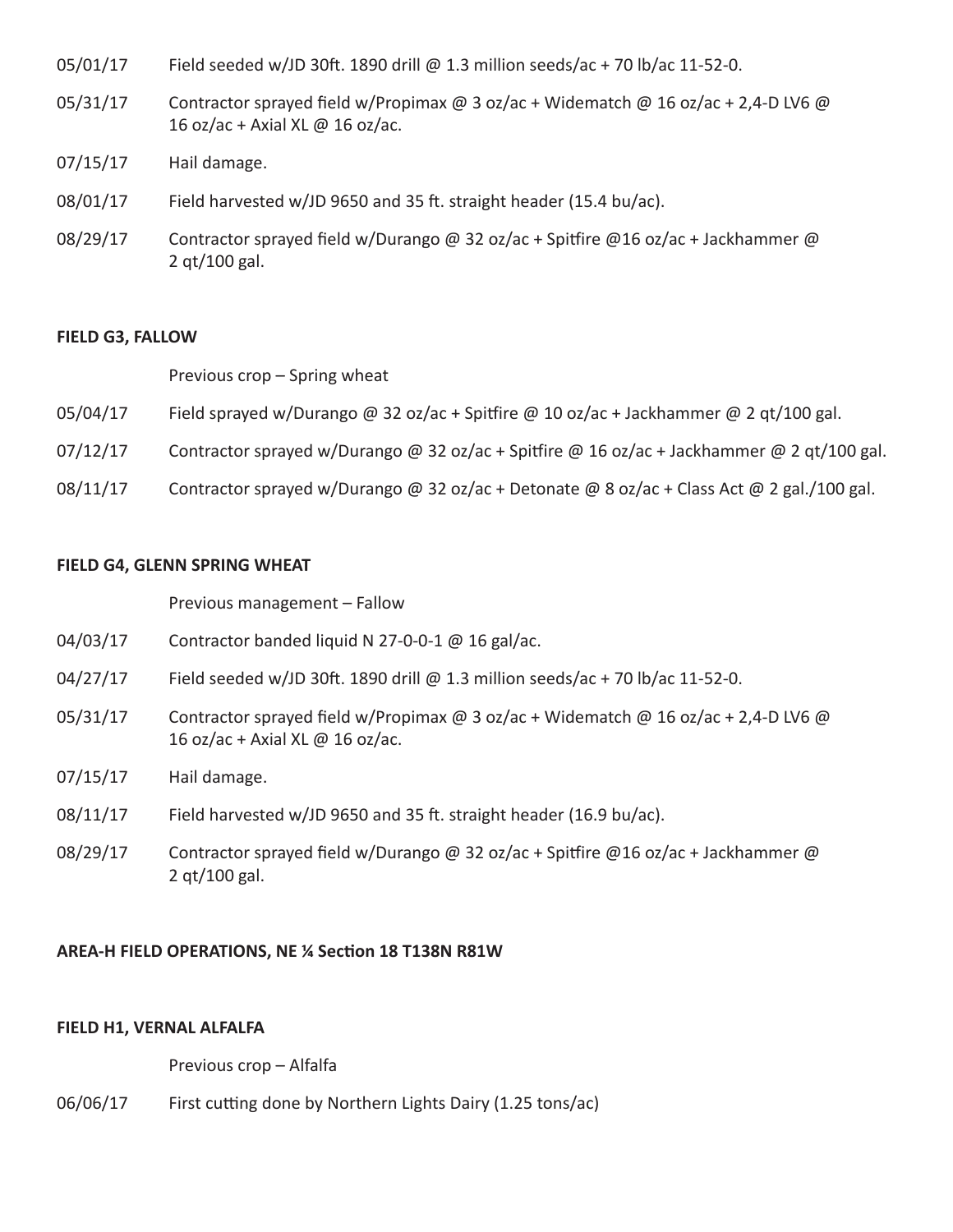- $07/17/17$  Second cutting done by Northern Lights Dairy (0.32 ton/ac).
- 08/12/17 Third cutting done by Northern Lights Dairy (0.44 ton/ac).

#### **FIELD H2, GLENN SPRING WHEAT**

Previous crop – Pioneer soybeans

- 04/03/17 Contractor banded liquid N 27-0-0-1 @ 16 gal/ac.
- 04/28/17 Contractor sprayed field w/Durango @ 16 oz/ac + Spitfire @ 10 oz/ac + Jackhammer @ 2 qt/100 gal.
- 05/02/17 Field seeded w/JD 30ft. 1890 drill @ 1.3 million seeds/ac + 70 lb/ac 11-52-0.
- 05/31/17 Contractor sprayed field w/Propimax @ 3 oz/ac + Widematch @ 16 oz/ac + 2,4-D LV6 @ 16 oz/ac + Axial XL @ 16 oz/ac.
- $08/24/17$  Field harvested w/JD and 35 ft. straight head (13.1 bu/ac).
- 08/29/17 Contractor sprayed field w/Durango @ 32 oz/ac + Spitfire @ (16 oz/ac) + Jackhammer @ 2 qt/100 gal.).
- 09/19/17 Field seeded to Overland winter wheat  $\omega$  1.3 million seeds/ac + 70 lb/ac 11-52-0.

#### **FIELD H3 WEST, CROPLAN 432E SUNFLOWERS**

Previous crop – Pioneer soybeans

- 04/03/17 Contractor banded liquid N 27-0-0-1 @ 16 gal/ac.
- 05/04/17 Contractor sprayed w/Spartan Charge @ 4 oz/ac + Durango @ 32 oz/ac + Jackhammer @ 2 qt/100 gal.
- 05/22/17 Field seeded w/JD 1750 MaxEmerge XP planter @ 24,000 seeds/ac.
- 07/06/17 Contractor sprayed field w/Volunteer @ 7 oz/ac + Trophy Gold @ 1 qt/100 gal.
- 08/04/17 Contractor aerial sprayed field w/Paradigm  $@$  4 oz/ac + Trophy Gold  $@$  2 oz/ac.
- $10/20/17$  Field harvested w/JD 6620 and 15 ft. flex head (2600 lb/ac).

#### **FIELD H3 EAST, KOMO BUCKWHEAT**

Previous crop – Pioneer corn

- 04/03/17 Contractor banded liquid N 27-0-0-1 @ 10 gal/ac.
- 05/04/17 Field sprayed w/Durango @ 32 oz/ac + Spitfire @ 10 oz/ac + Jackhammer @ 2 qt/100 gal.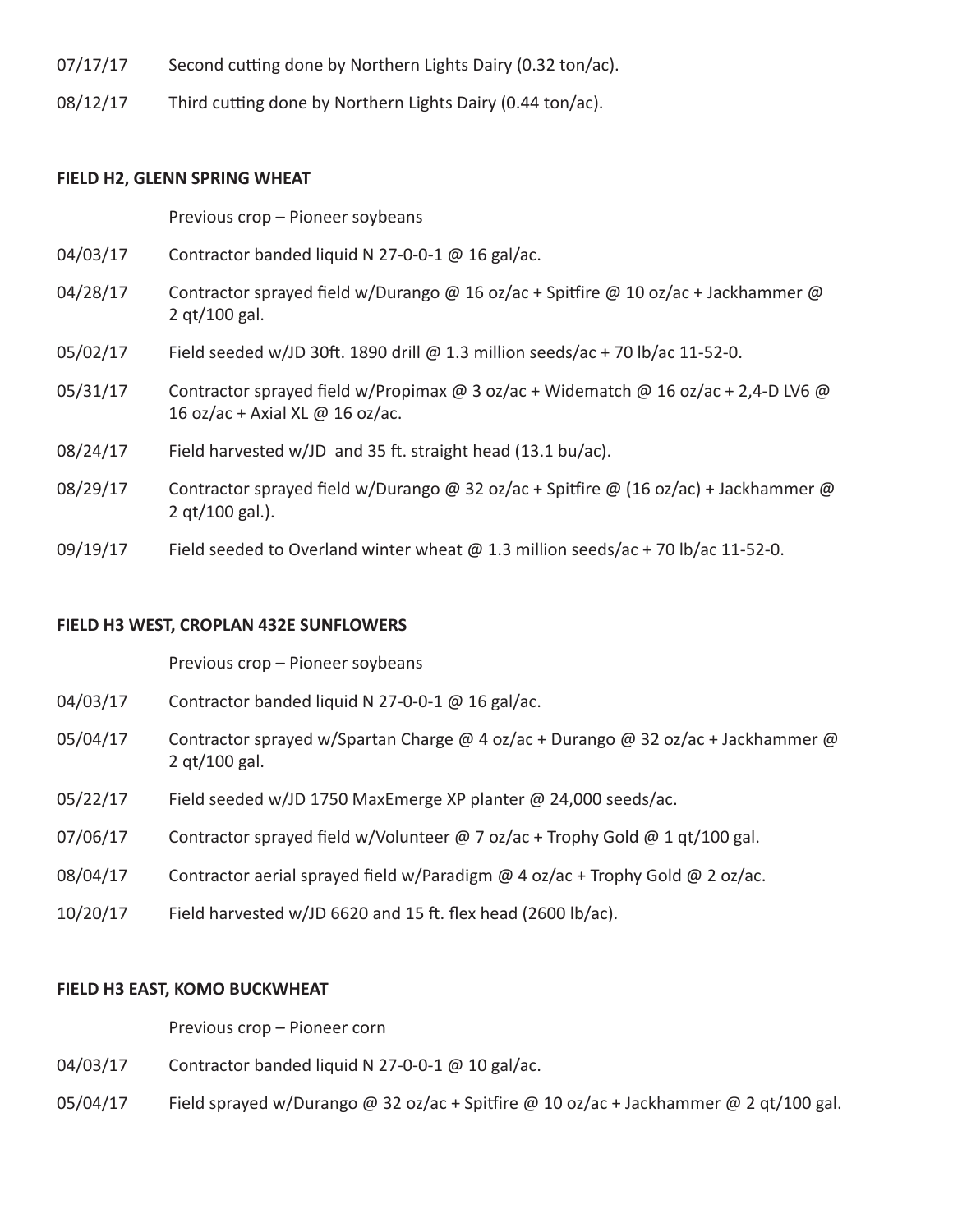- $06/12/17$  Field seeded w/JD 1890 30 ft. drill @ 60 lb/ac + 60 lb/ac 11-52-0.
- $07/12/17$  Contractor sprayed field w/Volunteer @ 4 oz/ac + Trophy Gold @ 8.5 oz/ac.
- 07/15/17 Hail damage.
- 09/21/17 Field cut w/Versatile swather (20 ft.).
- 10/10/17 Field harvested w/JD 9650 and pickup head (2700 lb/ac, 5 ac on south end had no yield).
- 10/17/17 Contractor sprayed w/Durango @ 32 oz/ac + Spitfire @ 16 oz/ac + Jackhammer @ 2 qt/100 gal.

## **FIELD H4, SOIL QUALITY MANAGEMENT**

See 'Management Strategies for Soil Quality' on Page 55

## **FIELD H4, MYCOGEN 5B024 SOYBEANS**

Previous crop – Pioneer corn

- 04/03/17 Contractor banded liquid N 27-0-0-1 @ 10 gal/ac.
- 04/28/17 Contractor sprayed field w/Durango @ 16 oz/ac + Spitfire @ 10 oz/ac + Jackhammer @ 2 qt/100 gal.
- 05/23/17 Field planted w/JD 1750 MaxEmerge II planter @ 180,000 seeds/ac.
- 06/26/17 Sprayed field w/Durango @ 32 oz/ac + Jackhammer @ 2 qt/100 gal.
- 10/11/17 Field harvested w/JD 6620 combine and flex head (32.0 bu/ac).

#### **FIELD H4, OVERLAND WINTER WHEAT**

Previous crop – Spring wheat

- 09/27/16 Field seeded w/Bourgault drill @ 1.3 million seeds/ac + 85 lb/ac 11-52-0.
- 04/03/17 Contractor banded liquid N 27-0-0-1 @ 16 gal/ac.

#### No post-emergent spray.

- $07/17/17$  Field harvested w/JD 9650 and 35 ft straight head (31.8 bu/ac).
- 08/01/17 Contractor sprayed w/Durango @ 32 oz/ac + Jackhammer @ 2 qt/100 gal.
- 08/29/17 Contractor sprayed field w/Durango @ 32 oz/ac + Spitfire @16 oz/ac + Jackhammer @ 2 qt/100 gal.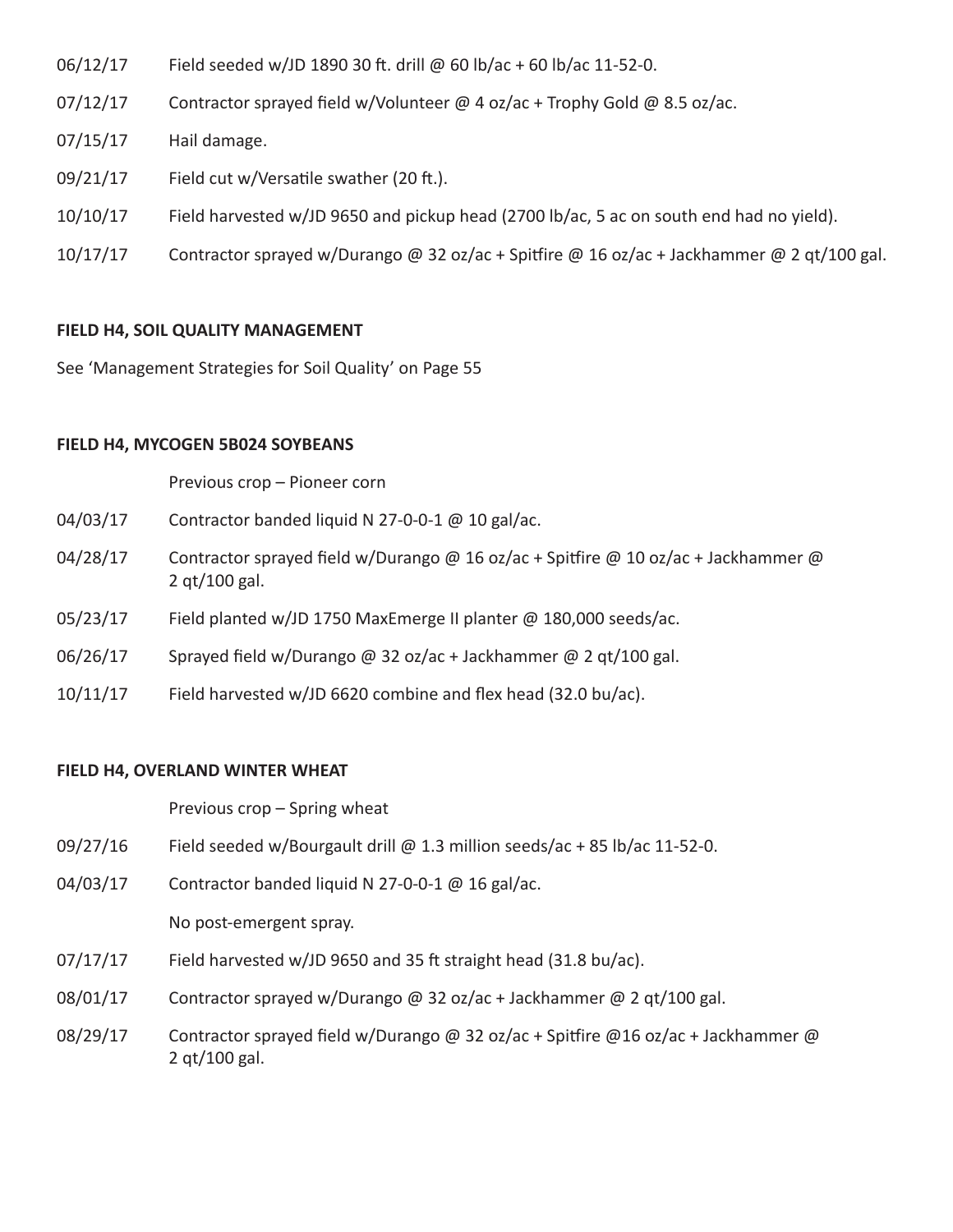#### **FIELD H4, NETTE PEAS**

 Previous crop – Winter wheat

- 04/01/17 Field seeded w/JD750 drill @ 180 lb/ac + 50 lb/ac 11-52-0.
- $08/01/17$  Field harvested w/JD 6620 combine and 15ft. flex head (27.0 bu/ac).
- 08/11/17 Contractor sprayed w/Durango @ 32 oz/ac + Detonate @ 8 oz/ac + Class Act @ 2 gal./100 gal.

#### **FIELD H4, MYCOGEN 2R158 CORN**

 Previous crop – Nette peas

- 04/03/17 Contractor banded liquid N 27-0-0-1 @ 20 gal/ac.
- 04/28/17 Contractor sprayed field w/Durango @ 16 oz/ac + Spitfire @ 10 oz/ac + Jackhammer @ 2 qt/100 gal.
- 05/17/17 Field planted w/JD MaxEmerge XP planter @ 24,000 seeds/ac.
- 06/26/17 Contractor sprayed field w/Durango @ 32 oz/ac + Status @ 5 oz/ac + Jackhammer @ 2 qt/100 gal.
- $10/24/17$  Field harvested w/JD 9650 and 6-row corn head (112.8 bu/ac).

#### **FIELD H5, MYCOGEN 2R158 CORN**

Previous year – Spring wheat

- 04/03/17 Contractor banded liquid N 27-0-0-1 @ 20 gal/ac.
- 05/04/17 Contractor sprayed w/Durango @ 32 oz/ac + Spritfire @ 10 oz/ac + Jackhammer @ 2 qt/100 gal.
- 05/12/17 Field planted w/JD MaxEmerge XP planter @ 24,000 seeds/ac.
- 06/26/17 Contractor sprayed field w/Durango @ 32 oz/ac + Status @ 5 oz/ac + Jackhammer @ 2 qt/100 gal.
- 07/15/17 Hail damage on northern portion.
- $11/13/17$  Field harvested w/JD 9650 and 6-row corn head (87.7 bu/ac).

#### **AREA-I FIELD OPERATIONS, NE ¼ Section 20 T138N R81W**

#### FIELD I1, GLENN SPRING WHEAT (Continuous spring wheat 32 yrs).

 This field will remain as a continuous spring wheat treatment.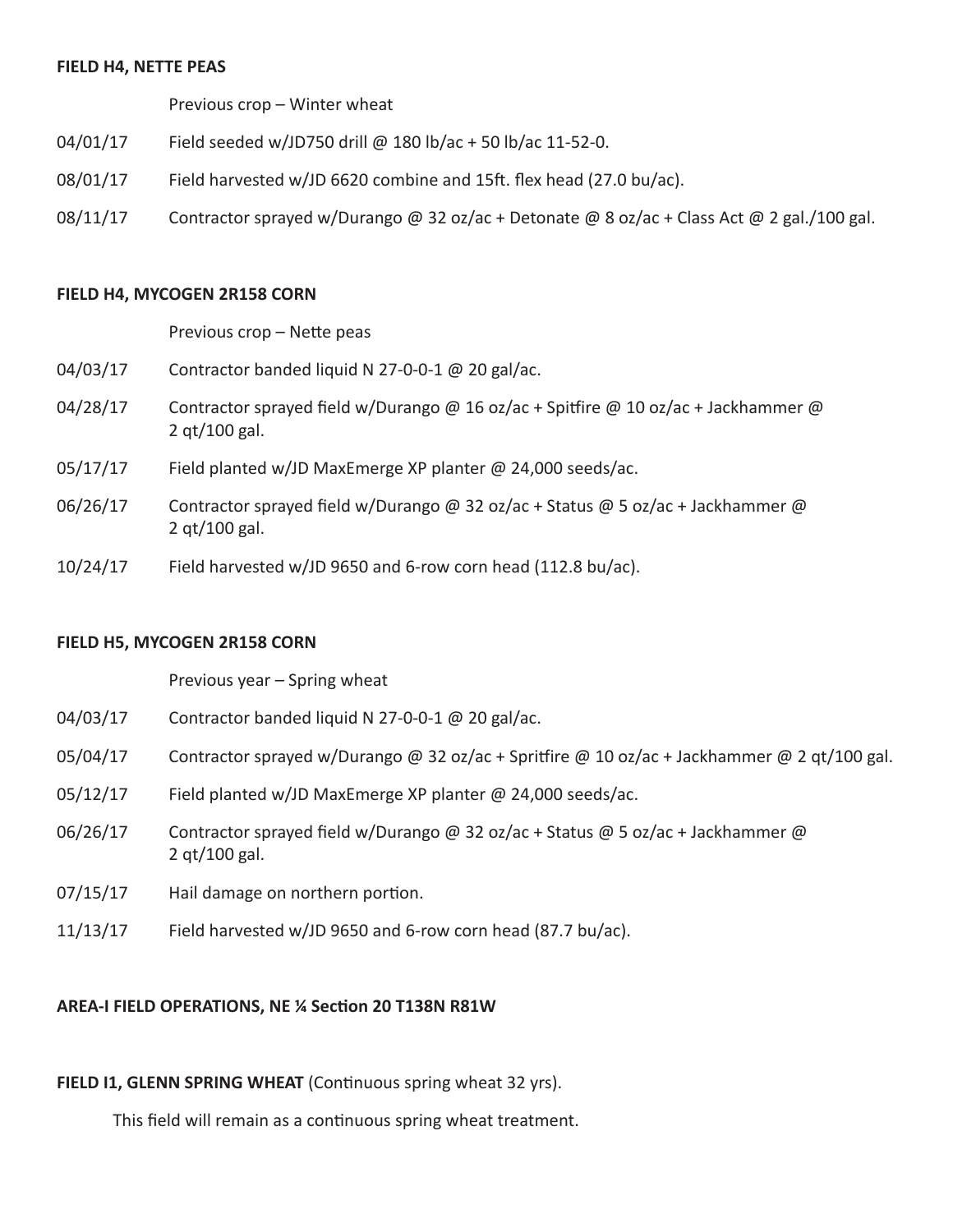- 04/03/17 Contractor banded liquid N 27-0-0-1 @ 16 gal/ac.
- 04/28/17 Contractor sprayed field w/Durango @ 16 oz/ac + Spitfire @ 10 oz/ac + Jackhammer @ 2 qt/100 gal.
- 05/02/17 Field seeded w/JD 30ft. 1890 drill @ 1.3 million seeds/ac + 70 lb/ac 11-52-0.
- 05/31/17 Contractor sprayed field w/Propimax  $\omega$  3 oz/ac + Widematch  $\omega$  16 oz/ac + 2,4-D LV6  $\omega$ 16 oz/ac + Axial XL @ 16 oz/ac.
- 08/24/17 Field harvested w/JD 9650 and 35 ft straight header (45.5 bu/ac)
- 08/29/17 Contractor sprayed field w/Durango @ 32 oz/ac + Spitfire @16 oz/ac + Jackhammer @ 2 qt/100 gal.

#### **FIELD I2, MYCOGEN 2R158 CORN**

- 04/03/17 Contractor banded liquid N 27-0-0-1 @ 20 gal/ac. 05/04/17 Contractor sprayed w/Durango @ 32 oz/ac + Spritfire @ 10 oz/ac + Jackhammer @ 2 qt/100 gal. 05/15/17 Field planted w/JD MaxEmerge XP planter @ 24,000 seeds/ac. 06/26/17 Contractor sprayed field w/Durango @ 32 oz/ac + Status @ 5 oz/ac + Jackhammer @ 2 qt/100 gal.
- 11/02/17 Field harvested w/JD 9650 and 6-row corn head (120.2 bu/ac).

#### **FIELD I3, LEGGET OATS**

- 05/04/17 Contractor sprayed field w/Durango @ 32 oz/ac + Vida @ 2 oz/ac + Jackhammer @ 2 qt/100 gal.
- 05/09/17 Field seeded w/JD1890 drill @ 96 lb/ac.
- 07/11/17 Contractor cut and baled field (1000 lb/ac).
- $08/01/17$  Contractor sprayed field w/Durango @ 32 oz/ac + Jackhammer @ 2 qt/100 gal.
- 08/28/17 Contractor sprayed field w/Durango @ 32 oz/ac + Jackhammer @ 2 qt/100 gal.